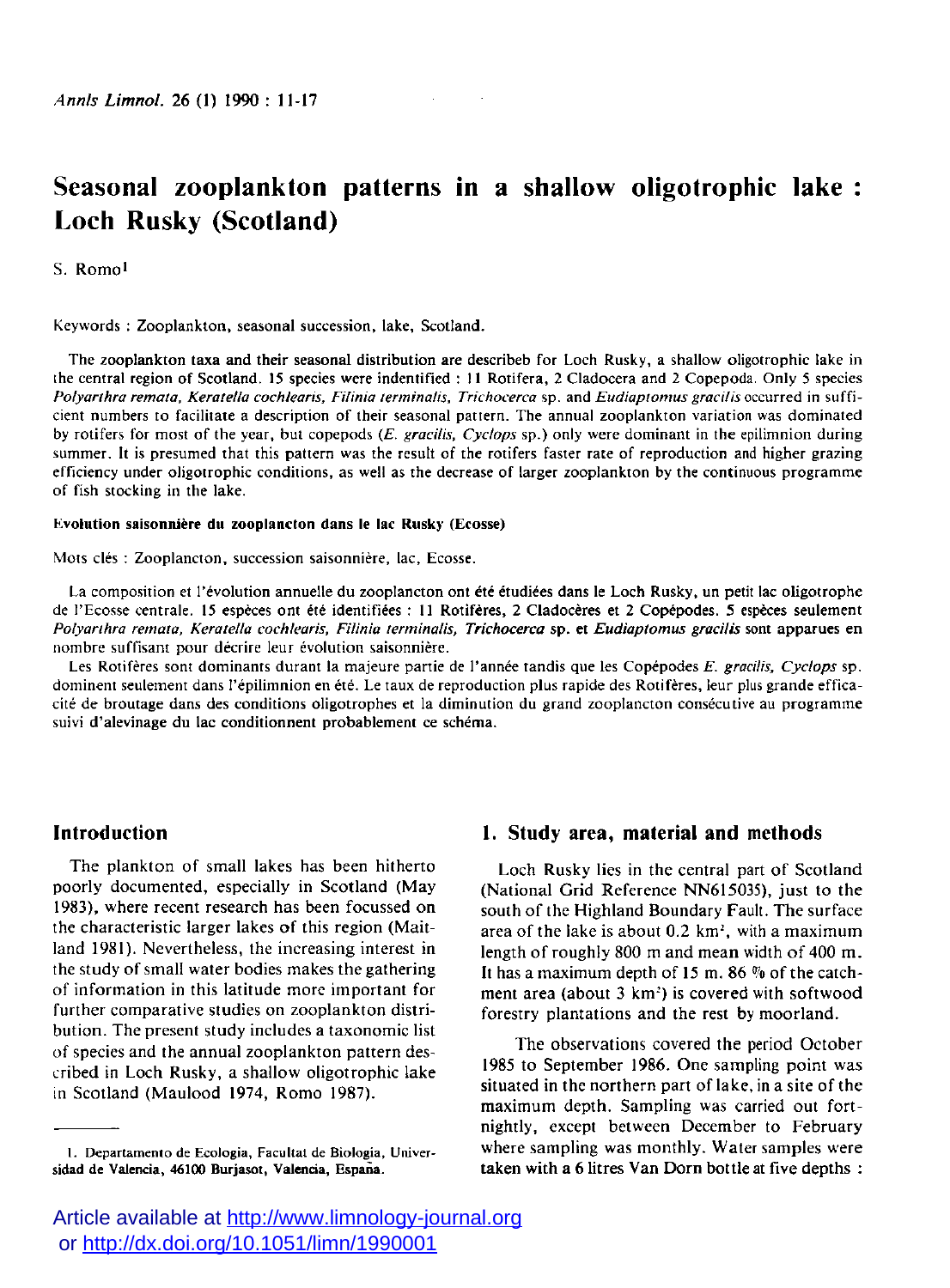surface, I, 3, 5 and 10 m. Zooplankton subsamples were sedimented and counted using inverted microscope (Edmonson & Winberg 1971). Temperature and oxygen were measured in the **field** using a Mackereth Mark II **temperature/oxygen probe.** 

## **2. Results**

## **2.1. Temperature and Oxygen**

The lake was seen to ne monomictic with only an annual stratification period occurring in summer, from June to August *(fig. 1)*. During this period, the hypolimnion with a more or less constant **tem**perature of 11° C was only well defined in the depth 9 m. The epilimnion was comprised in the top 6 **m**  and extended deeper during the summer. The maximum temperature of  $20^{\circ}$  C was reached in July in the top 2 **m.** Isothermal conditions prevailed during the remaining year, with a thermal range between 3.5 to 13° C. Icecover was not observed on any sampling date but it is probable that occasional surface freezing occured during winter. Oxygen had similar seasonal and vertical distribution to temperature. Saturated **oxygen** levels (135-90 % saturation) remained throughout the whole year and only during summer stagnation did the oxygen fall to 21 % in the hypolimnion.

#### **2.2. Zooplankton**

A **total of 15** species were identified **from** the **zoo**plankton (Table I), **but** only five species occurred in sufficient numbers to permit the description of the seasonal pattern.

## — ROTIFERA

The Rotifers were the most common and abundant species represented in the zooplankton *{fig. 2).*  The maximum biomass was the spring phytoplankton increase (mainly represented by small diatoms). The dominance of Rotifera remained throughout the year except in summer, where Copepoda became dominant in the epilimnion.

*Polyarlhra remata* Skorikov *(fig.* 3) was the most frequent (84 % occurence) and represented up to 20 % of the total zooplankton biomass (Table I). The seasonal pattern showed three distinct peaks : the first occurred between April and June with values up to 40 ind/l ; the second attained the



Fig. 1. Isopleths of water temperature from October 1985 to September 1986. expressed in degree centigrade.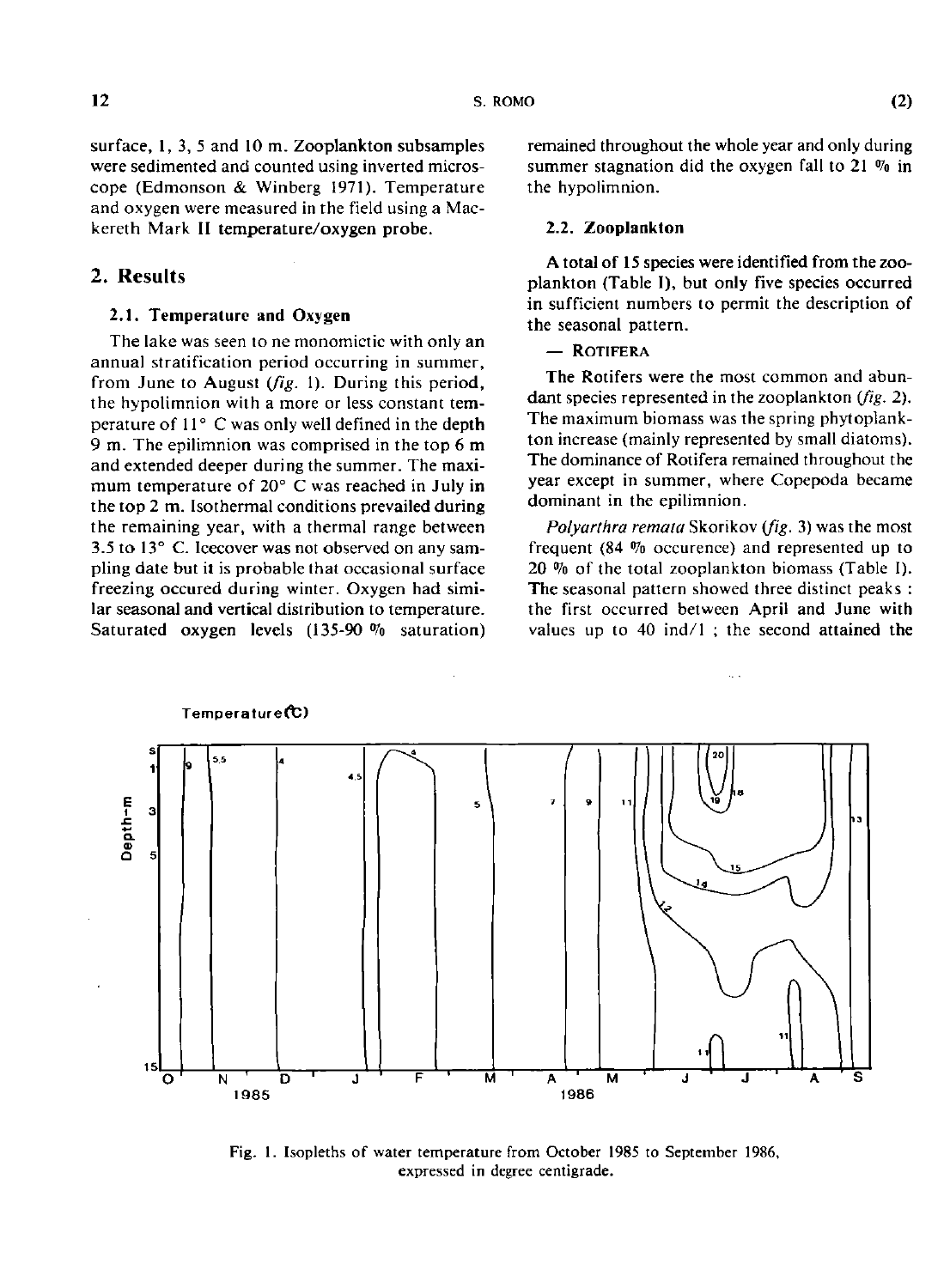|                                                     | <b>OCCURENCE</b> | <b>REL. ABUNDANCE</b> |
|-----------------------------------------------------|------------------|-----------------------|
| <b>CLADOCERA</b>                                    |                  |                       |
| Daphnia hyalina Leydig<br>Daphnia tongispina Muller |                  |                       |
| <b>ROTIFERA</b>                                     |                  |                       |
| Ascomorpha ecaudis Perty                            |                  |                       |
| Asplanchna priodonta Gosse                          |                  |                       |
| <b>Brachionus angularis Gosse</b>                   |                  |                       |
| Euchlanis dilatata Ehrb                             |                  |                       |
| Filinia terminalis Plate                            |                  |                       |
| Kellicottia longispina Kellicott                    |                  |                       |
| Keratella cochlearis Gosse                          |                  |                       |
| Keratella quadrata Muller                           |                  |                       |
| Polyarthra remata Skorikov                          |                  |                       |
| Trichocerca similis Wierzejski                      |                  |                       |
| Trichocerca spp.                                    |                  |                       |
| <b>COPEPODA</b>                                     |                  |                       |
| Cyclops sp.                                         |                  |                       |
| Etudiaptomus gracilis                               |                  |                       |
| Nauplius                                            | $***$            |                       |
| <b>CILIATES</b>                                     | $+ + +$          |                       |
| Occurence:                                          | Rel. Abundance:  |                       |
| $100 - 75$ %                                        | $25 - 10 \%$     |                       |
| $75 - 50 \%$                                        | $10 - 5\%$       |                       |
| $50 - 25$ %                                         | $1 \, \%$<br>5.  |                       |
| $< 25 \%$                                           | < 1%             |                       |

Table 1. Occurrence and relative abundance of the zooplankton species in Loch Rusky, during the period October 1985 to September 1986.

maximum population levels (about 50 ind/1) during August and September ; and thereafter population numbers decreased to 25 ind/1 in the peak of autumn and remained stable at about 10 ind/1 in winter. The \ertical distribution was more or less uniform during the periods of water mixing but at the starting of stratification in June, P. remata tended to concentrated behind the thermocline and in July only occurred at 10 m. This distribution was reversed in late summer, where it was restricted to the upper 3 m of the cpilimnion.

*Keratella cochlearis* Gosse *ifig.* 3) showed lower occurence  $(72 \%)$  and abundance  $(9 \%)$  than

*P. remata.* Similar seasonal pattern with less pronounced peaks than those described for *P. remata*  was observed for this species under water mixing conditions. During water stagnation *K. cochlearis*  showed different vertical distribution in time and space than P. ramata, reaching maximun population numbers of 40 ind/1 in July at the thermocline level. Uniform vertical distribution was the pattern during the rest of the other seasons.

*Filinia terminatis* Plate *(fig.* 3) had an occurence of 53 % and 6 % of relative frequency. During summer months it was only present in the hypolimnion. Uniform profiles were observed for the rest of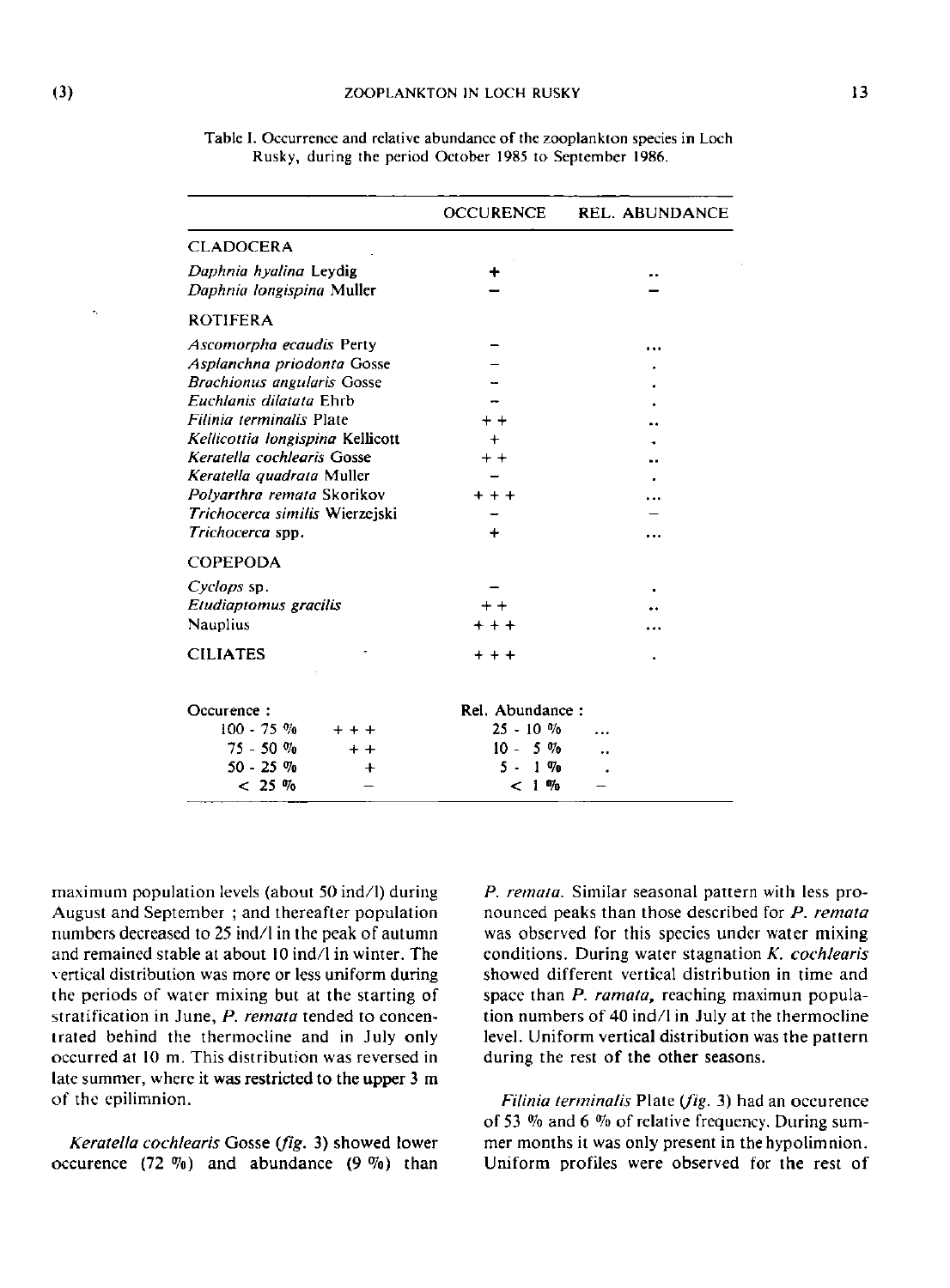year, although slightly higher population values were always present at 10 m.

*Trichocerca* sp *(fig.* 3) was an occasional species in the zooplankton distinguished by a rapid development (108 ind/l) in the middle waters during May and July.

 $-$  COPEPODA

It was mainly represented by *Eudiaptomus gracilis* Sars. *Cyclops* sp. only appear in low numbers when *E. gracilis* was absent at the beginning of August.

*Eudiaplomus gracilis (fig.* 4) showed two seasonal population peaks from April to September, both registered in the upper waters. The latter summer increase represented the maximum population numbers of 50 ind/l. Naupliar populations showed two seasonal increases prior to or coinciding with, those observed for adults. The first peak was mainly achieved in the upper 3 m while the second one in summer was evenly distributed throughout the depths. Similarly low populations (10 ind/l) in both *E. gracilis* and nauplii remained during autumn-winter.

- CLADOCERA were numerically rare, mainly represented by *Daphnia hyalina* Leybig in the epilimnion in July.

— CILIATE S were not identified in this study and their biomass was bulked together. The occurence was high but was gathered with a low abundance during summer and November.

## **3 . Discussion**

The rotifers seasonal pattern in Loch Rusky was similar to that shown by the phytoplankton (Romo 1989). The faster rate of reproduction of rotifera over all temperature ranges and higher grazing effeciency under the oligotrophic conditions (Allan 1976) prevailing in the lake, would enable to this group to respond quickly to increasing phytoplankton biomass (mainly represented by nannoplanktonic species). It would also contribute to the dominance of this group for most of the year. The three

Fig. 2. Seasonal and vertical changes of the major zooplankton groups in Loch Rusky, from October 1985 to September 1986.



 $\overline{C}$ corre **7771 CLADE** 

azza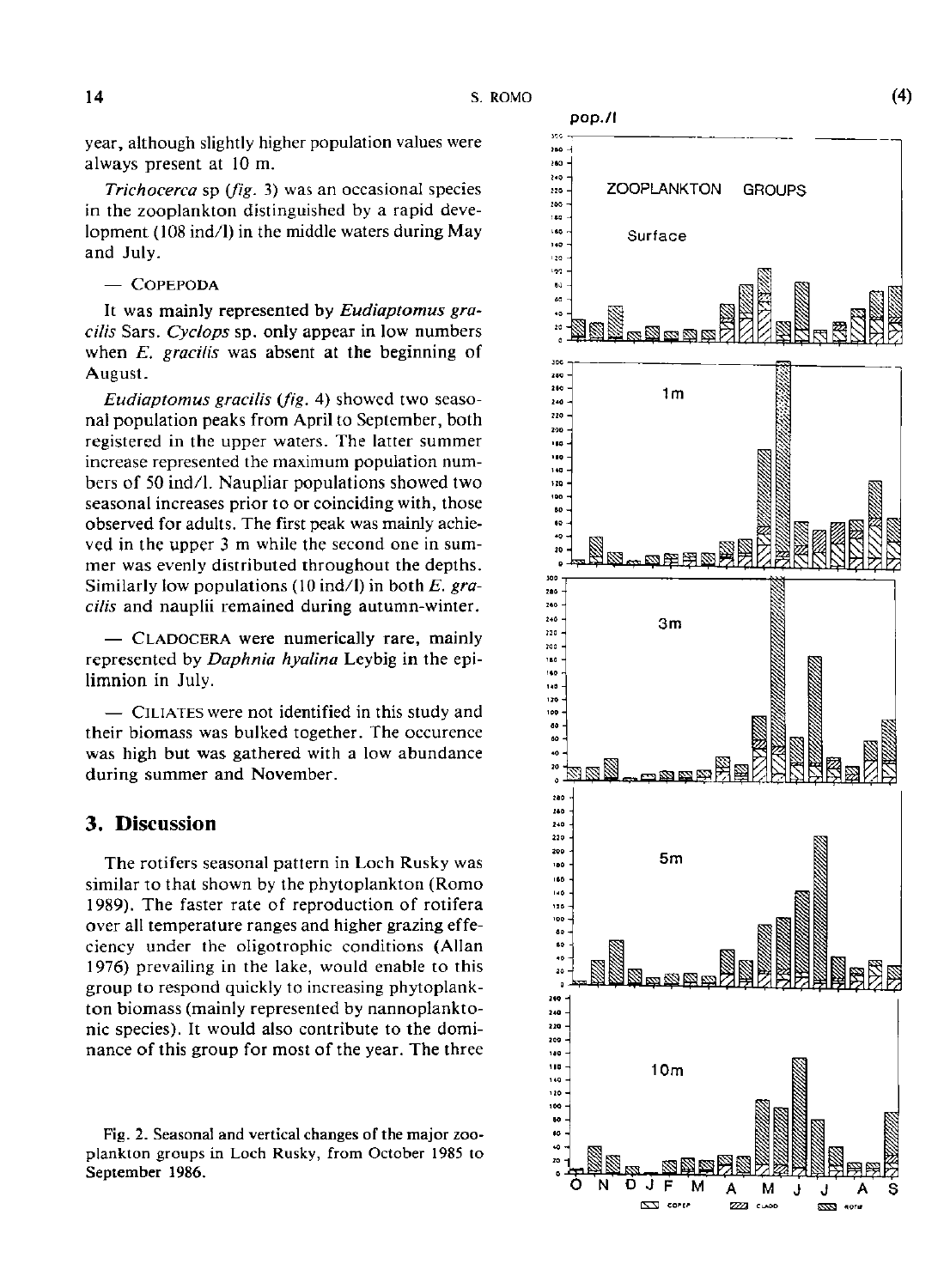

Fig. 3. Depth-time distribution of the rotifers *Polyarihra remata* Shor., *Filinia lerminalis* Plate, *Keratella cochlearis* Goss. and *Trichocerca* sp. in the zooplankton of Loch Rusky during 1985-86, expressed as number of individuals per litre.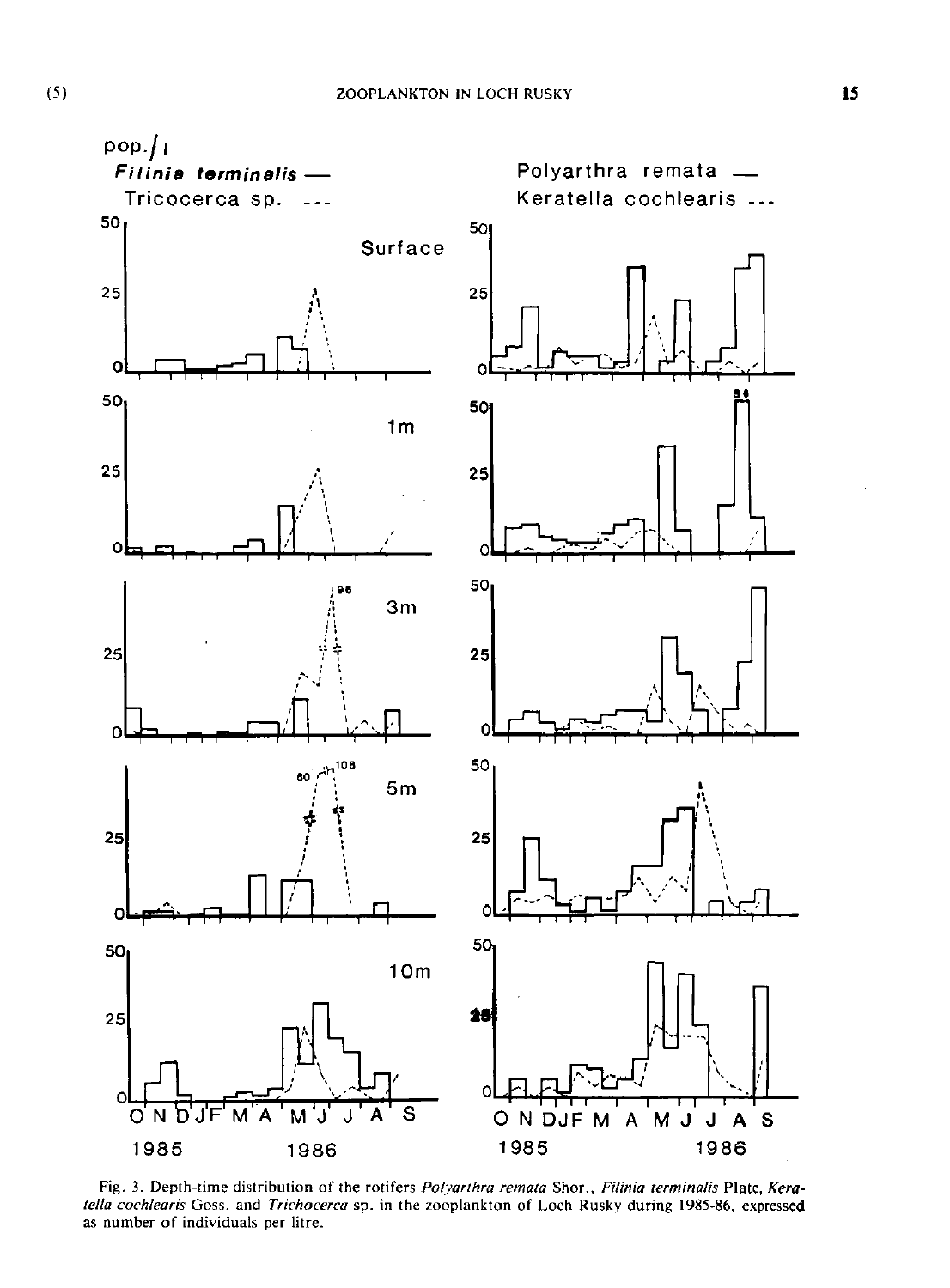

Fig. 4. Depih-iime distribution of nauplius and *Eudiaplomus gracilis* Sars. in Loch Rusky, expressed as number of individuals per litre.

main identified rotifer species *{P. remata, K. cochlearis* and *F. terminalis)* co-occurred in the lake for the whole study period. *E, terminalis* had preference to bottom waters, which agrees with the general niche characteristics described for this species (Ruttner-Kolisko 1974). *P. remata* and *K. cochlearis* overlap time and depth presence during the water mixing seasons but showed segregation in depth at the time of water stratification. It is possible that competition with *Daphnia* (Neill 1984) and intraspecific niche partitioning under stratified maters (Makarewicz and Likens 1975) conditioned this pattern.

The continuous programme of fish stocking in the lake (rainbow trout, *Salmo gairdneri),* could strongly influence the abundance of Cladocera (mostly represented by *D. hyalina)* due to feeding relations described for both species in small lakes (Stenson 1972) favouring rotifer dominance.

The long cycle of reproduction of *Eudiaptomus gracilis,* determined a single season of abundance in the zooplankton in summer. There was coexistence in time and depth between this copepod and *P. remata* (Neill 1984) in late summer and with *D. hyalina* Lampert & Muck 1985) in July. It seems plausible that niche différenciation and nonequilibrium mechanisms were critical to interactions between these species.

It is likely that temperature and other environmental variables could also influence zooplankton succession by affecting feeding rates and metabolic demands (Hebert 1978).

Loch Rusky showed in general a zooplankton community similar in species composition to that described in the small oligotrophic lakes of Pyrenees (Miracle 1978) and in oligotrophic temperate lakes (Margalef 1983).

#### References

- Allan (J.D.). 1976. Life history patterns in zooplankton. *Amer. Naturalist* 110 : 165-180.
- Edmonson (W.T.) & Winberg (G.G.). 1971. — *A manual of methods for the assessmem of secondary producliviry in freshwater.* IBP Handbook n° 17, 358 p.
- Hebert (P.D.N.). 1978. The population biology of *Daphnia. Biological Reviews* 53 : 387-426.
- Lamperl (W.) & Muck (P.). 1985. Multiple aspects of food limitation in zooplankton communities ; The *Daphnia-Eudiaptomus example. Archiv fur Hydrobiol.* 21 : 311-322.